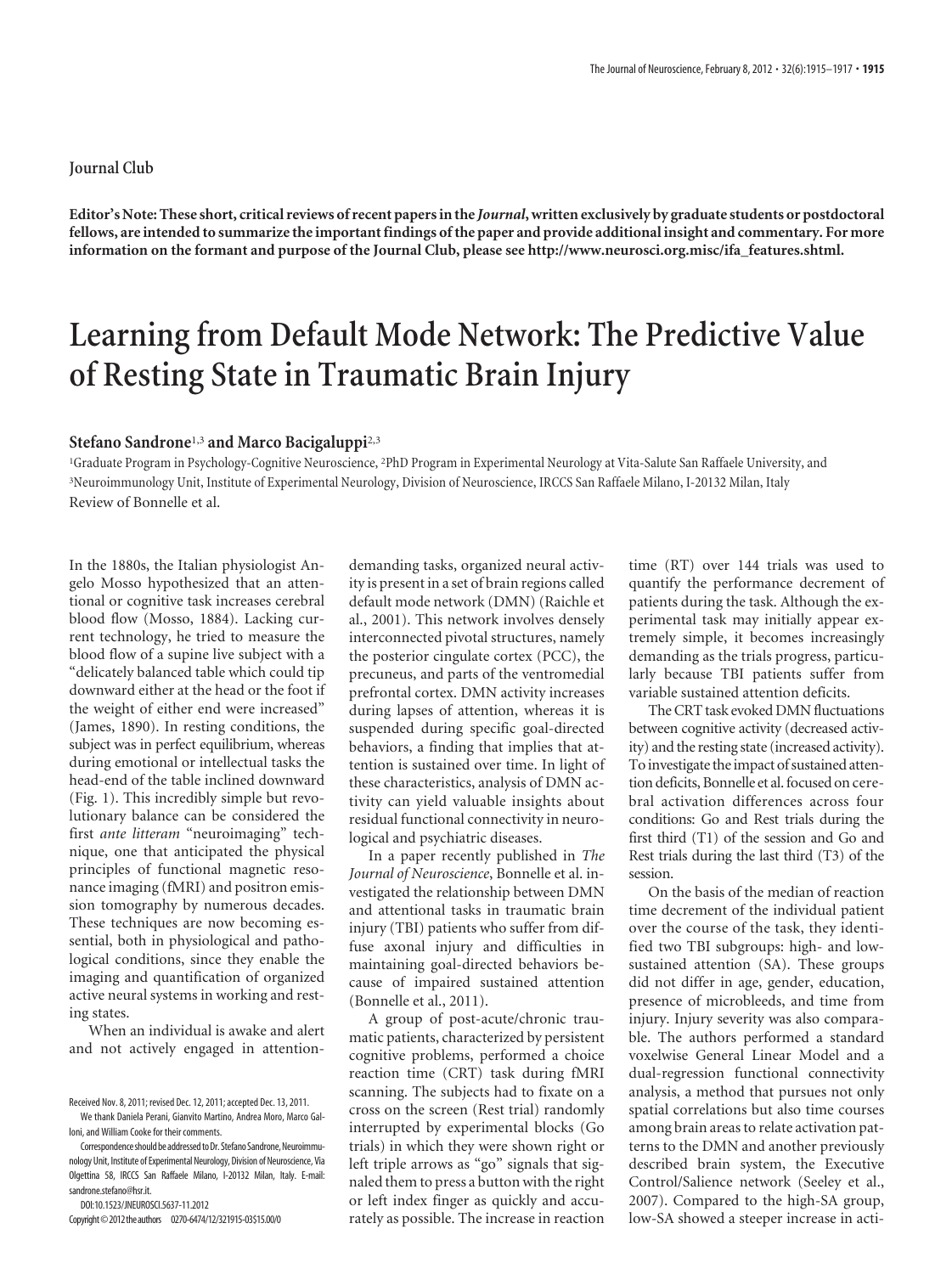

Figure 1. Human circulation balance used to measure cerebral activity during resting and cognitive states (Angelo Mosso's original drawing, modified and adapted from Mosso, 1884, Atti della Reale Accademia dei Lincei).

vation within the PCC from T1 to T3 in both the Go and the Rest trials. Furthermore, low-SA patients showed increased activation that also involved the precuneus in Rest trials and encompassed the left inferior parietal lobe as well as the left rostral superior frontal gyrus in Go trials. Altogether, these data confirmed that sustained attention impairments in patients are associated with an increase in DMN activation.

Perhaps the most interesting result obtained by Bonnelle et al. is that functional connectivity within the DMN can predict sustained attention ability in TBI patients. First, the authors correlated brain activation during T1 with the RT change over time and found that precuneus functional connectivity at T1 was strongly correlated with the change in RT over time in patients, but not in controls. Second, they used a stepwise logistic regression to determine whether measures of functional connectivity of the DMN structures at T1, i.e., before any behavioral evidence of attentional impairment, could predict the behavioral outcome. Keeping only the precuneus in the model allowed a correct classification of patients into high- and low-SA groups with 63% accuracy. Finally, using diffusion tensor imaging, Bonnelle et al. showed that structural disconnection within the DMN (in particular those of the right cingulum bundle) correlated with the level of sustained attention, which suggests that changes in connectivity within the DMN are crucial to the development of attentional impairment after TBI.

These results do not address theoretical controversies since they are compatible with the main hypotheses of the two opposite cognitive theories of vigilance decrement, as extensively discussed by the authors. Nonetheless, the performance prediction of high- and low-SA as based on a resting state measurement obtained before the emergence of any behavioral difference is striking. Certain caveats should nonetheless be highlighted. A prediction accuracy of 63% means that the proposed classification method is only 13% above the chance level. This is a limited predictive rate, and the limit could be related to the fact that there are some variables that have not been taken into account or that TBI is a highly heterogeneous pathology, or perhaps a combination of both.

In contrast with previous methodology (Sharp et al., 2011), the current study did not undertake any psychological assessments to measure the level of depression in the experimental subjects. This would have been interesting information, particularly because mood disturbances are common after TBI (Jorge and Robinson, 2003), and depression *per se* can affect both sustained attention performance (Godard et al., 2011) and DMN activation (Sheline et al., 2010).

Regarding heterogeneity, the study considered all the patients as having been sampled from a homogenous population despite various injury types and dynamics that included falls, assaults, traffic accidents, and sports-related events. However, this is not a sampling error. On the one hand, the execution of separate regression analyses considering subpopulations on the basis of injury type could theoretically have increased the prediction accuracy of the functional connectivity within the DMN by closer matching anatomical and thus functional variability between subjects. On the other hand, this stratification would have emptied the prediction on TBI patients of all logical and epistemological meaning, thus reducing a putative prediction to a mere description of the DMN. The beauty and interest of the prediction found by Bonnelle et al. is the fact that it goes over and beyond the heterogeneity of injury types, allowing the generalization to all TBI patients. DMN can be considered a promising marker for attentional performance, but the only way to validate it as a classification marker of attentional outcomes is to replicate this experiment on a larger sample.

From a more expansive perspective, we may say that this experiment explores one of the frontiers of current neuroscientific research in that it uses DMN abnormalities as a pathological marker and a clinical diagnostic tool with the aim of realizing a "functional taxonomy" of disease. Of pertinence here is the recent evidence that (1) DMN possibly plays a crucial role in early discrimination between similar dementias, such as between Alzheimer disease and dementia with Lewy bodies (Galvin et al., 2011), and (2) DMN may constitute a robust diagnostic or prognostic metric in individual patients with autism (Anderson et al., 2011).